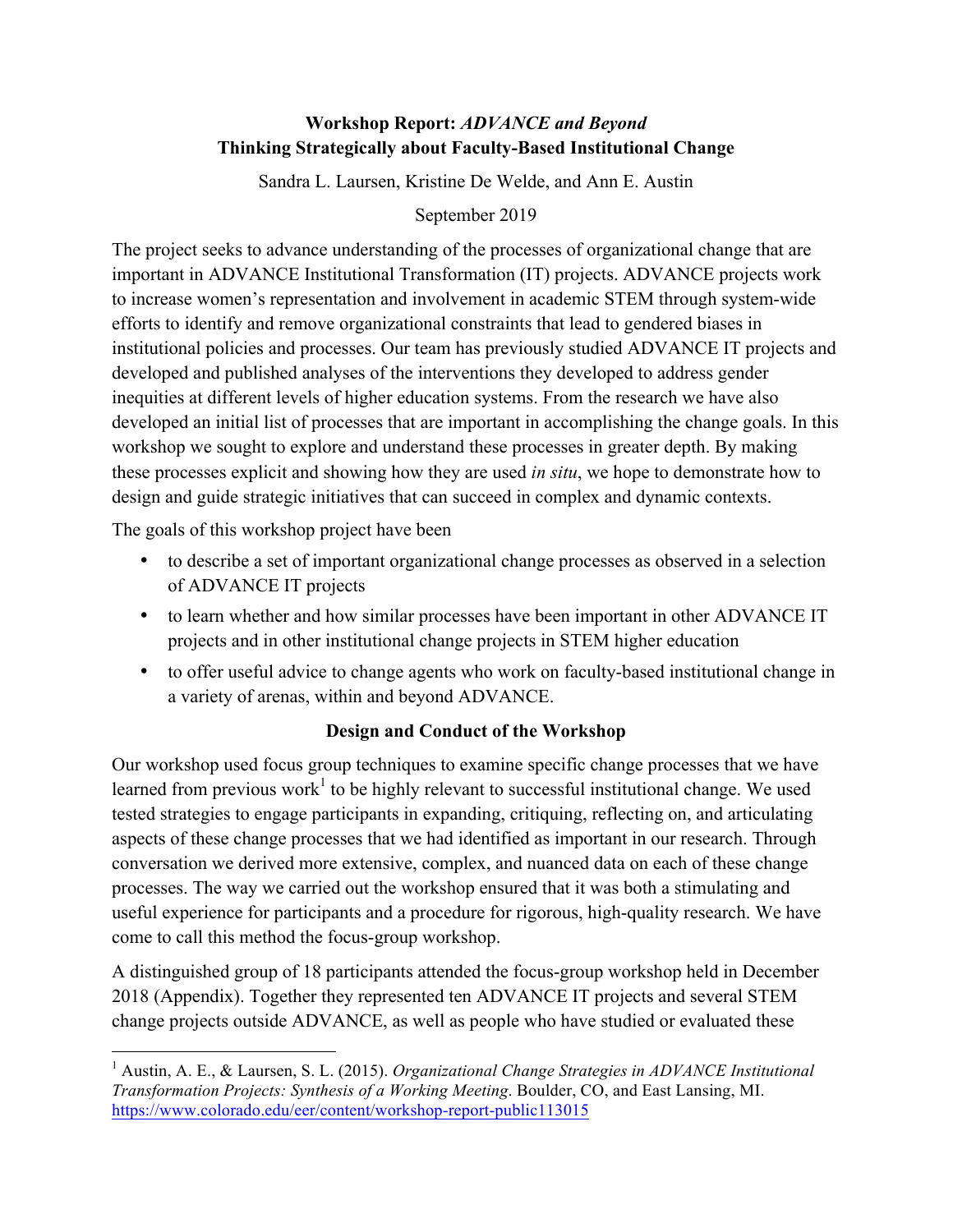projects. They included well-regarded leaders with expertise in faculty development, STEM instruction, diversity, equity, and inclusion, and people with expertise in change strategies in complex organizations. A group this size enables a level of interaction that prompts an array of ideas and builds collective knowledge, while ensuring opportunity for all voices to be heard. Our participant group was experienced and diverse, offering a range of perspectives and creating a generative environment that stimulated ideas. Developing the list of invitees required considerable time and thought. Ultimately, our participant group represented people with a variety of institutional roles and experiences, ranged in their focus on research, practice, or both, and were diverse in race, gender, geography and institutional type and positionality. We find that, when we have tapped into the ADVANCE community, which has a history of sharing ideas and purposefully learning from each other, people bring well-embedded habits that enable them to participate actively and generatively in the workshop discussions, such that individually they both contribute and gain.

For easy communication, we established a website with logistics and travel information, participant biographies and pictures, agenda and pre-reading tasks, and links to the Google Docs used to capture notes during the meeting. Sharing these materials ahead developed excitement and readiness to engage in the discussions, and allowed people to prepare thoughtfully.

The meeting was held in Chicago, IL, on November 29-30, 2018. The agenda included a reception and working time on Thursday afternoon followed by a dinner, so that participants got to know each other, and then additional sessions on Friday, ending in time to let people fly home that evening. Initial invitations set the tone of the meeting to cultivate a sense of trust, respect, and collegiality, and set expectations for advance preparation and active participation.

The agenda was designed to start with a topic of common interest to which all participants could contribute. This initial conversation was followed by smaller breakout groups organized around topics relevant to the research and of importance to the participants. Each breakout group reported to the full group and further group discussion expanded and deepened the discussion. We used multiple ways to capture the data: the three PIs and two student assistants took notes, and each breakout group had a designated recorder to capture notes. Access to the shared Google Docs provided opportunity for individuals to reflect and make additions. All discussions and breakout sessions were digitally recorded and later transcribed verbatim, with participants' informed consent under an IRB-approved protocol. Our evaluator, Elizabeth Creamer from Virginia Tech, is experienced with ADVANCE projects and our research study. She assisted in creating an inviting atmosphere, monitoring any issues as they arose, and reflecting on emergent lessons and findings.

### **Workshop Outcomes for Participants**

From evaluation data and informal feedback, we found that participants expressed appreciation and a sense of being valued for sharing their ideas and experiences. In this way, the workshops served not only as data collection for the research but doubled as broader impact activities in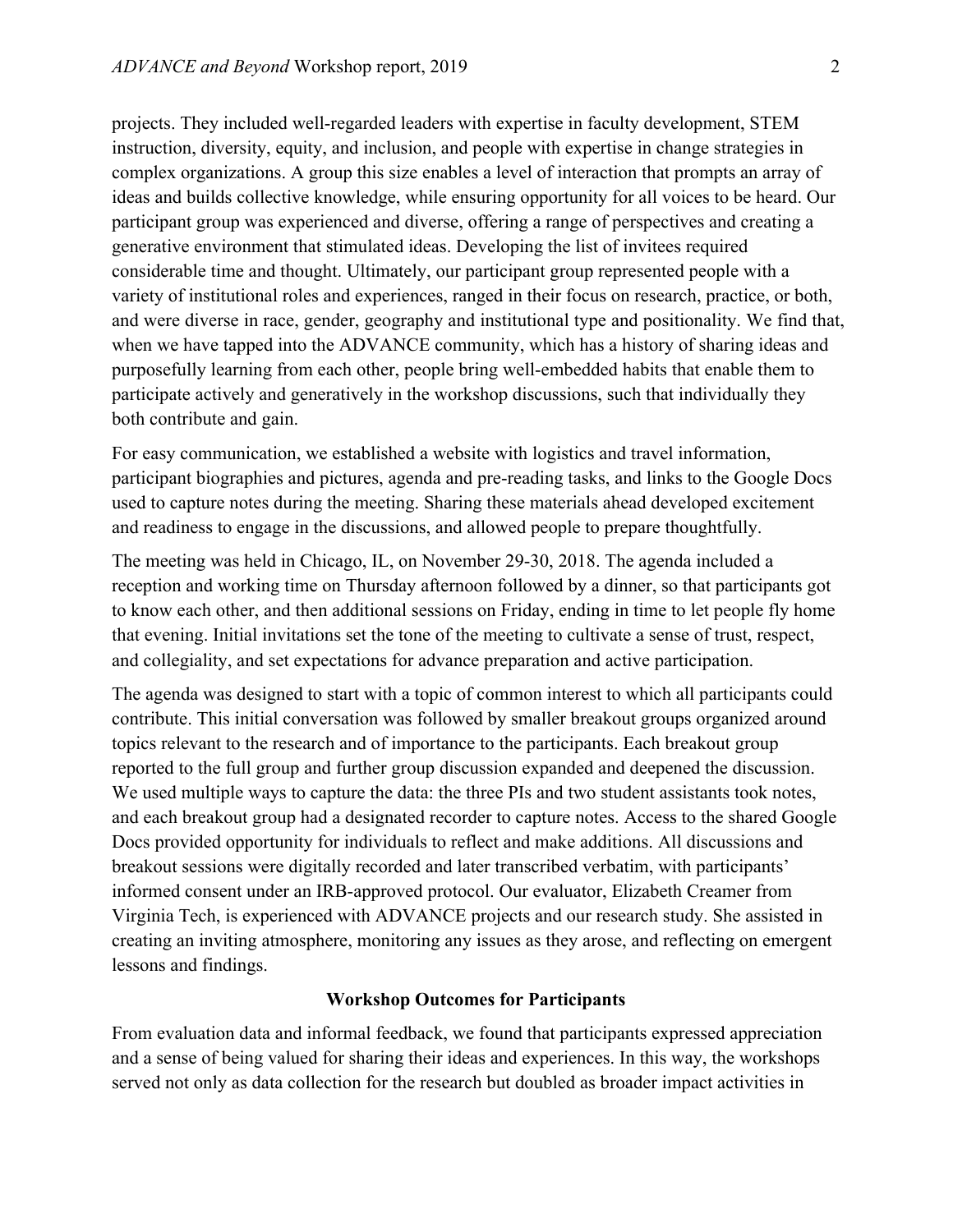which participants felt renewed in their work, more broadly connected in professional circles, and ready to carry with them lessons that can travel. For example, one participant wrote,

I was so pleased with our meeting in Chicago. I felt intellectually challenged at the same time I was cushioned by a supportive and innovative group. I get discouraged from time to time by how much work we have left to do in building a diverse and inclusive academy. But I am buoyed by meeting new partners like you all.

Our external evaluator, Elizabeth Creamer, Virginia Tech, noted, "The workshop format and facilitators are extremely skilled in creating an environment for ADVANCE leaders to reflect on practice and to generate new knowledge and insight in an inclusive way." The meeting was structured not just as "a vehicle to pass along a set of 'Best Practices,'" she noted, but as "an opportunity for active knowledge construction." Opportunities to pause, reflect on practice, and share "noticings" with other participants in an extended conversation felt like a "luxury" but were also immediately useful, as one participant noted.

I found the meeting preparation to be useful for my own reflection (and I've already used the questions in a conversation with others on my campus). I was inspired by what has been accomplished in ADVANCE projects. And I have some new ways of framing some of the work we're doing around teaching, learning, and student success.

Creamer's observations and participants' responses in the evaluation data tie positive outcomes for participants to careful planning, preparation and workshop design that enabled them to participate effectively. These comments give us confidence that the focus-group workshop is a beneficial experience for participants. We also find it to be a useful method for building knowledge. In the next section, we discuss some of the research findings thus derived.

# **Workshop Findings**

These findings come from qualitative analysis of the meeting notes and transcripts. For each theme of the focus-group workshop, one researcher reviewed the notes and transcripts and wrote an analytical memo about key points raised in the discussion. These memos were reviewed by the research team as a group and used to prepare this second-round analysis.

## **Revising our Ideas: Faculty-Based Change**

Our initial language for describing the kinds of institutional transformation projects of interest in our research was "faculty-based" change. We intended this term to describe change efforts that are not necessarily faculty-driven or faculty-led, but do rely on broad engagement with and participation by faculty in order to achieve and sustain the desired change goals. With widespread participation, the changes are not just procedural, but become cultural changes that are embedded in the values, norms, discourses and behaviors of faculty working in departments.

Curious as to whether this descriptor would characterize a broad scope of change projects, we began the meeting with a discussion of what this meant, and whether it was an appropriate label, guided by these questions: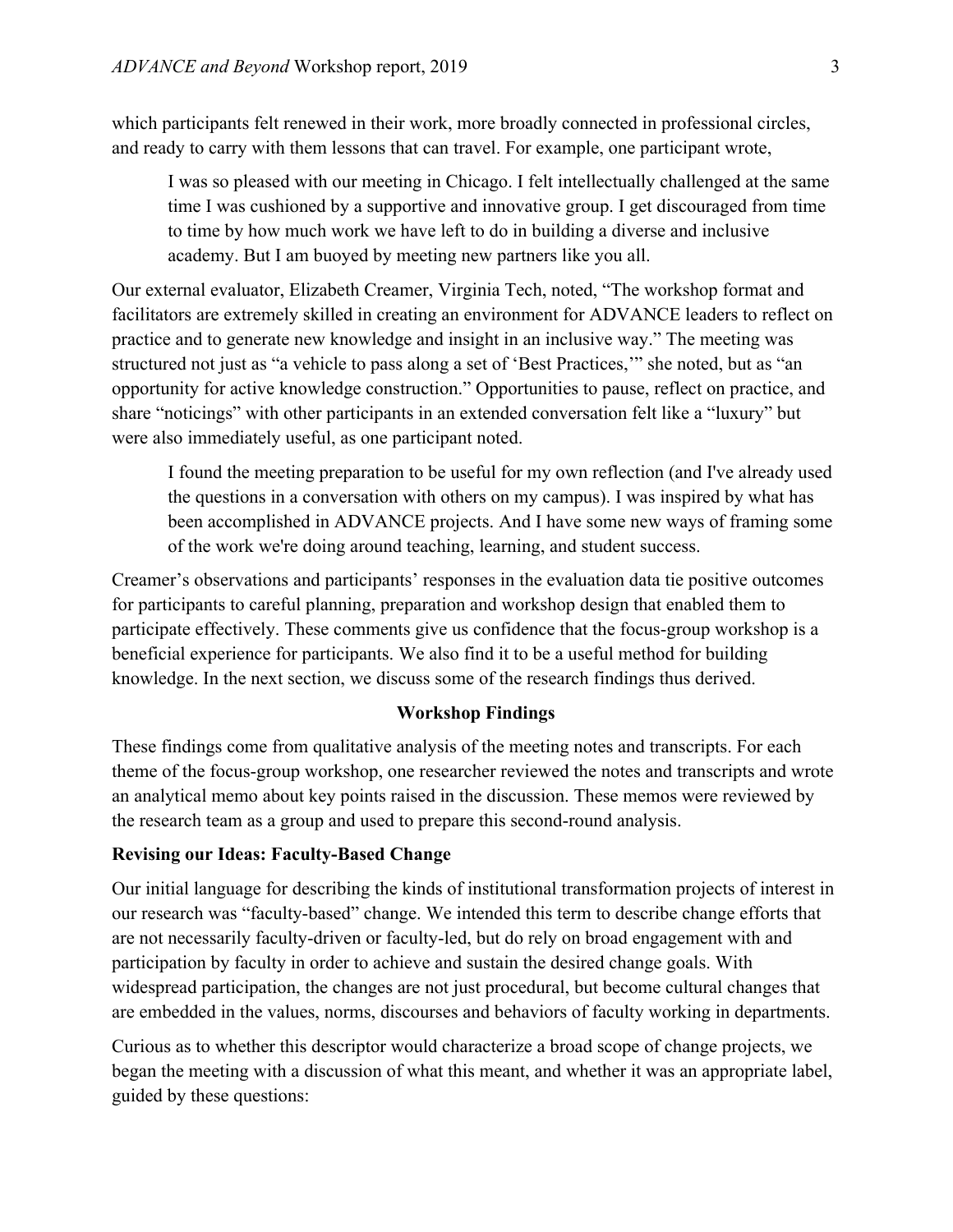- 1. In what kinds of faculty-based change projects have you been involved?
- 2. To what extent and in what ways do you see your institution's change work as an organizational and system change project? What does that mean to you?
- 3. How have you engaged faculty in your change work? In what ways do your change goals affect the everyday work of faculty and others?
- 4. What faculty engagement approaches have worked for you—or have failed in an interesting way? What have you learned about how best to engage faculty in change? To what extent have you adapted your approaches for different faculty groups or for other stakeholders, and why?
- 5. What might be different about your project if you were at a different institution? When you hear about other change projects, what do you realize would not work at your institution? Why?
- 6. Findings from our previous work suggest that change has to happen on a variety of levels. What have you learned about navigating both bottom-up and top-down aspects of change?
- 7. The ADVANCE program has emphasized the importance of recognizing the role of intersectionality in change projects. Briefly, 'an intersectional perspective requires that change agents from majority groups create venues through which underrepresented minority [faculty] can be recognized on their own terms as primary change drivers—and not as objects of study, goals to be reached, or passive recipients of change.<sup>2</sup> To what extent, and in what ways, has attention to intersectionality been part of your change project? If it has, what are some key lessons you have learned about intersectionality and change processes?

The discussion raised both plusses and minuses to this framing. While faculty are long-lived within the institution, thus in many respect "holders of culture," and bring a critical lens to any change initiative, such terminology may alienate other constituents on a campus by seeming to exclude them, and can efface the diversity of "the faculty," who are not a monolith. This term may also limit the scope of change in unintended or unhelpful ways. Alternatives such as "faculty-initiated" or "faculty-driven" were also problematized as imperfect. As one participant noted, this is not just a semantic question: As soon as you label an effort "faculty-based," you must add caveats—of course administrators, staff and students matter; of course the institutional context matters too. "So you're not going to win this one," she suggested wryly. Given the role of faculty in the institution as holders of culture, wondered another participant, "Isn't calling it 'institutional change' enough?" This conversation represents the nuance and complexity in the

<sup>&</sup>lt;sup>2</sup> Jovanovic, J., & Armstrong, M. A. (2014). Mission possible: Empowering institutions with strategies for change. *Peer Review 16*(2).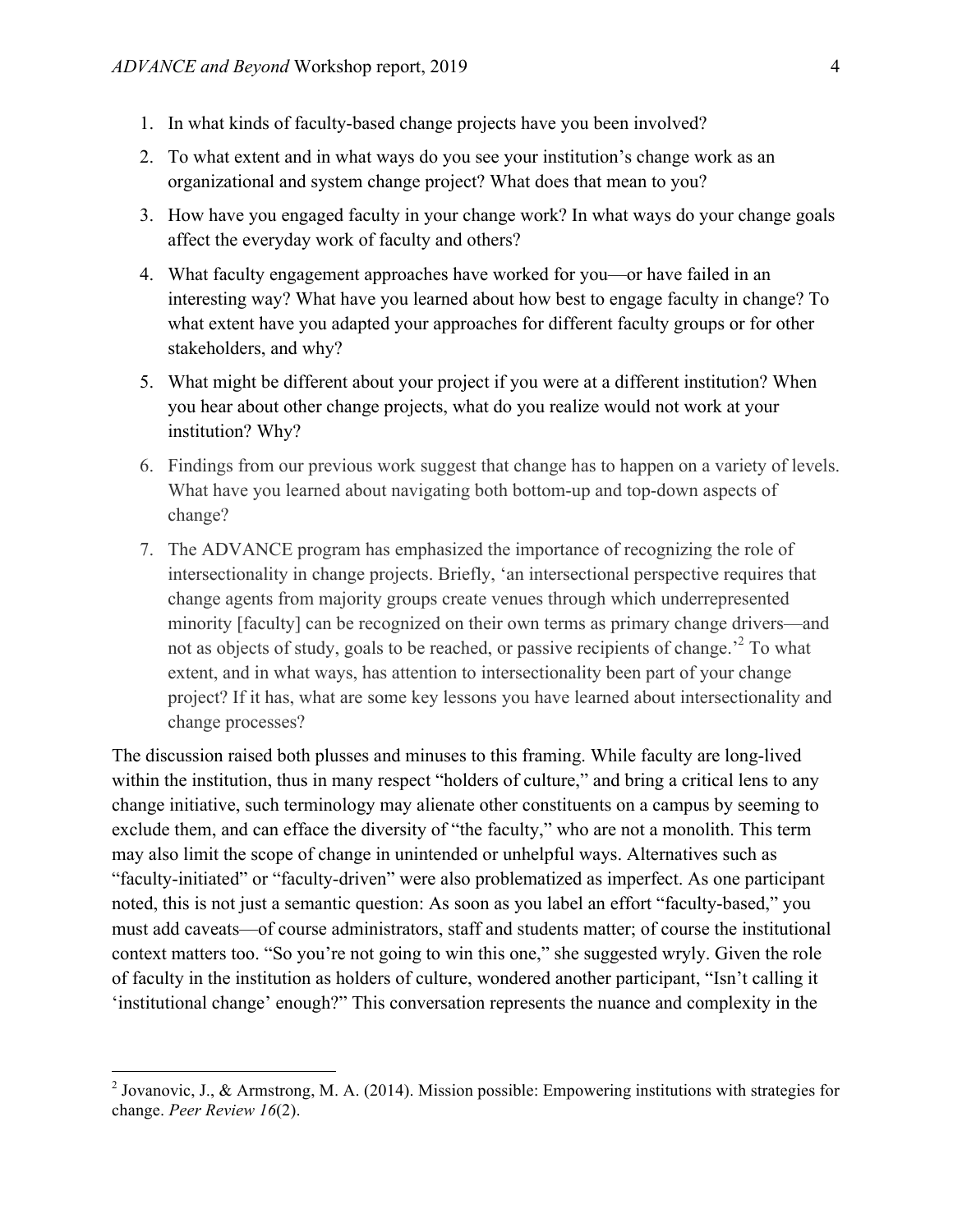workshop conversations, and it gives us confidence in the focus-group process as participants were both thoughtful and willing to challenge our ideas.

### **Scaffolding Processes of Organizational Change**

The workshop agenda addressed seven change processes that we have found to be important in the ADVANCE IT projects that we have studied. We think of these as "scaffolding" processes that provide connective tissue for the interventions, linking them together in ways that make them more synergetic and lasting. They are not interventions in and of themselves, but, we believe, they make the interventions work more effectively and prevent important elements from falling through the cracks. Being strategic in a change endeavor means attending to these processes, which include

- 1. Building a leadership team
- 2. Engaging with institutional leaders and faculty governance structures
- 3. Building alliances across campus
- 4. Communicating with multiple stakeholder groups
- 5. Making use of theoretical perspectives
- 6. Making use of data & research
- 7. Planning for sustainability

Here we describe in more detail insights about two of the processes that we discussed with workshop participants. We choose these themes for elaboration here because the conversation on these themes was particularly well developed and cross-cutting, extending beyond the meeting segments in which they were formally addressed. These exemplify the range and scope of the discussions as well as the nuances reflected in participants' insights and perspectives.

# *Building alliances and communicating with allies*

Building alliances across different units and constituencies inside the institution, and with organizations or people outside the institution, is important for practical and moral support, particularly in localized change efforts. Through our analysis of notes and transcriptions from the discussions, we derived several insights about alliances from what participants shared, guided by these discussion questions:

- 1. What approach(es) has your project taken to create relationships
	- a. with existing campus groups and key people within your institution?
	- b. across differences of gender, race, ethnicity, nationality, sexual orientation, etc.?
	- c. with supportive communities, people or organizations outside your institution?
- 2. What approach(es) has your project taken to communicating with multiple stakeholder groups (e.g. participants, key campus leaders, the institutional community)?
- 3. Why have you taken these approaches?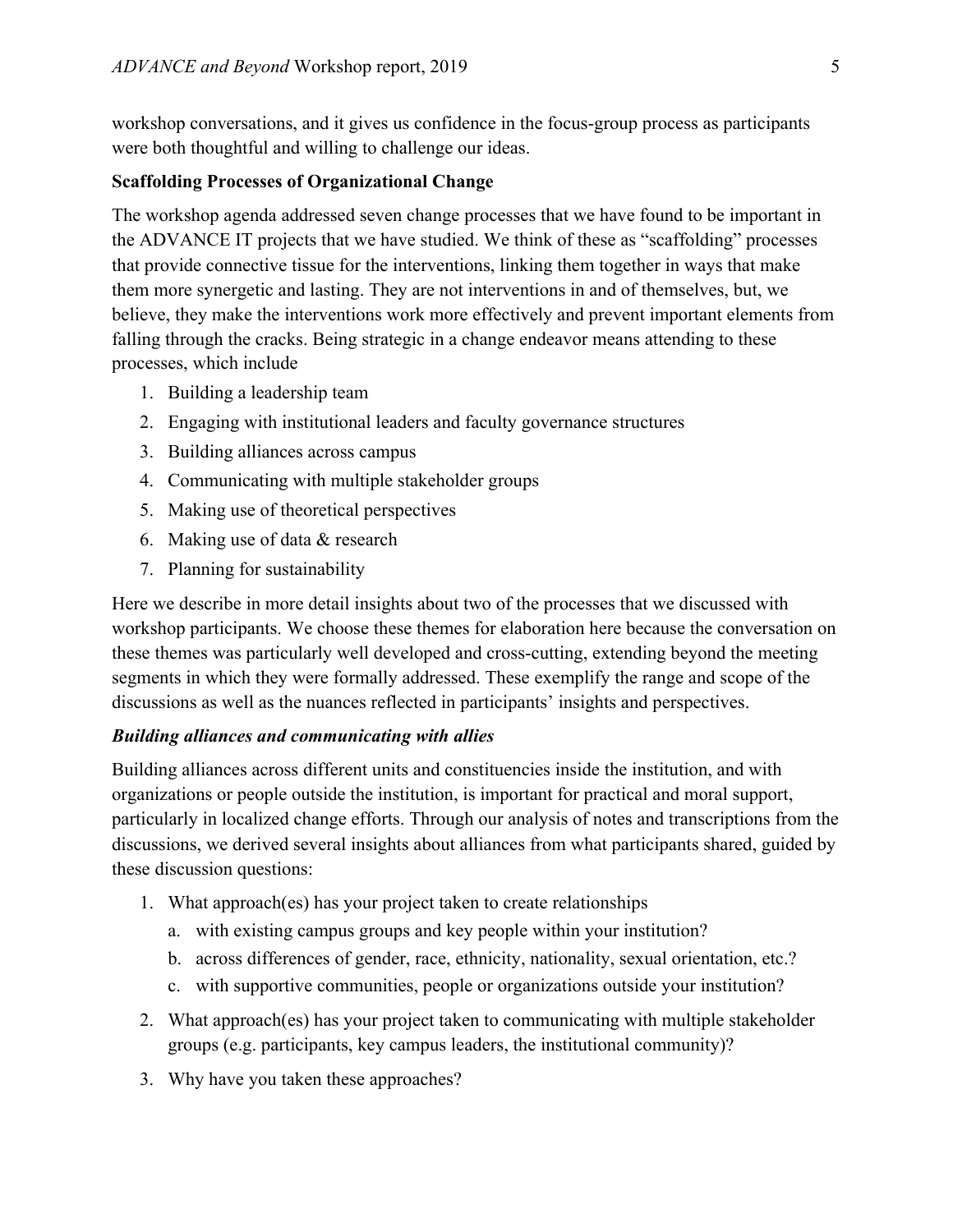- 4. What challenges has your project encountered in creating alliances (internal and external) or communicating with stakeholders?
- 5. What lessons have you learned about the role of alliances and communication in institutional change efforts?

Participants agreed that collaborative efforts inside the institution are useful, but can lead to complications. One leader shared an example of a challenge encountered when a human resources unit assumed responsibility for professional development of chairs and deans. From participants' points of view, such professional development would be better positioned within a faculty office such as academic affairs. Irrespective of the change effort, some challenges arise from who feels ownership and how credit is given, and whether the collaboration encourages or discourages future sharing of ideas.

Communicating with regents or boards of trustees and legislators can be tricky. Clarity of language is important, as groups may not use terms the same way—for example, some uses of "faculty diversity" refer to identity dimensions such as race and gender, and others to intellectual and political commitments. In doing this "translating," some nuance and complexity important to academics can be lost, but it is equally important to bring other stakeholders into the conversation at a level appropriate for them. For change leaders, the challenge may lie in conveying complex ideas in simpler ways without loss of integrity or meaning. This is hard work that may be unfamiliar to faculty leaders, yet it can be vitally important to ensure that everyone is on board and to relate the change project to institutional priorities. Developing talking points for a president is an example of a time when it is important to make these connections.

Likewise, on campus, communicating across offices or committees can be complicated. Here too everyone may not share the same meanings or connotations of language about diversity, inclusion, or intersectionality. It is important to listen to stakeholders' concerns and adjust communication efforts in response. External evaluators can be valuable partners in identifying points of confluence, such as when different ideas may be related but expressed differently. In this way, evaluators can help in developing talking points and in revealing assumptions of which change leaders may not be aware. Similarly, external advisory groups can be helpful in strategizing communication, such as when they share successes and frameworks from their experiences that assist with communicating and benchmarking.

Alliances among multiple campuses or with other organizations, such as disciplinary or professional organizations, may also be valuable. Alliances can provide expertise and can reduce the risk for an institution by sharing work and knowledge across sites. Partners off campus can provide ideas and support morale in the face of challenges. Building trust in multi-institutional networks or alliances is key, and this takes time. Trust can be jeopardized by unilateral actions, for example when a decision is made outside of the network that affects how one institution will participate, especially if that information is not shared in advance of the rumor mill or press coverage. Rebuilding that trust will again take time and effort.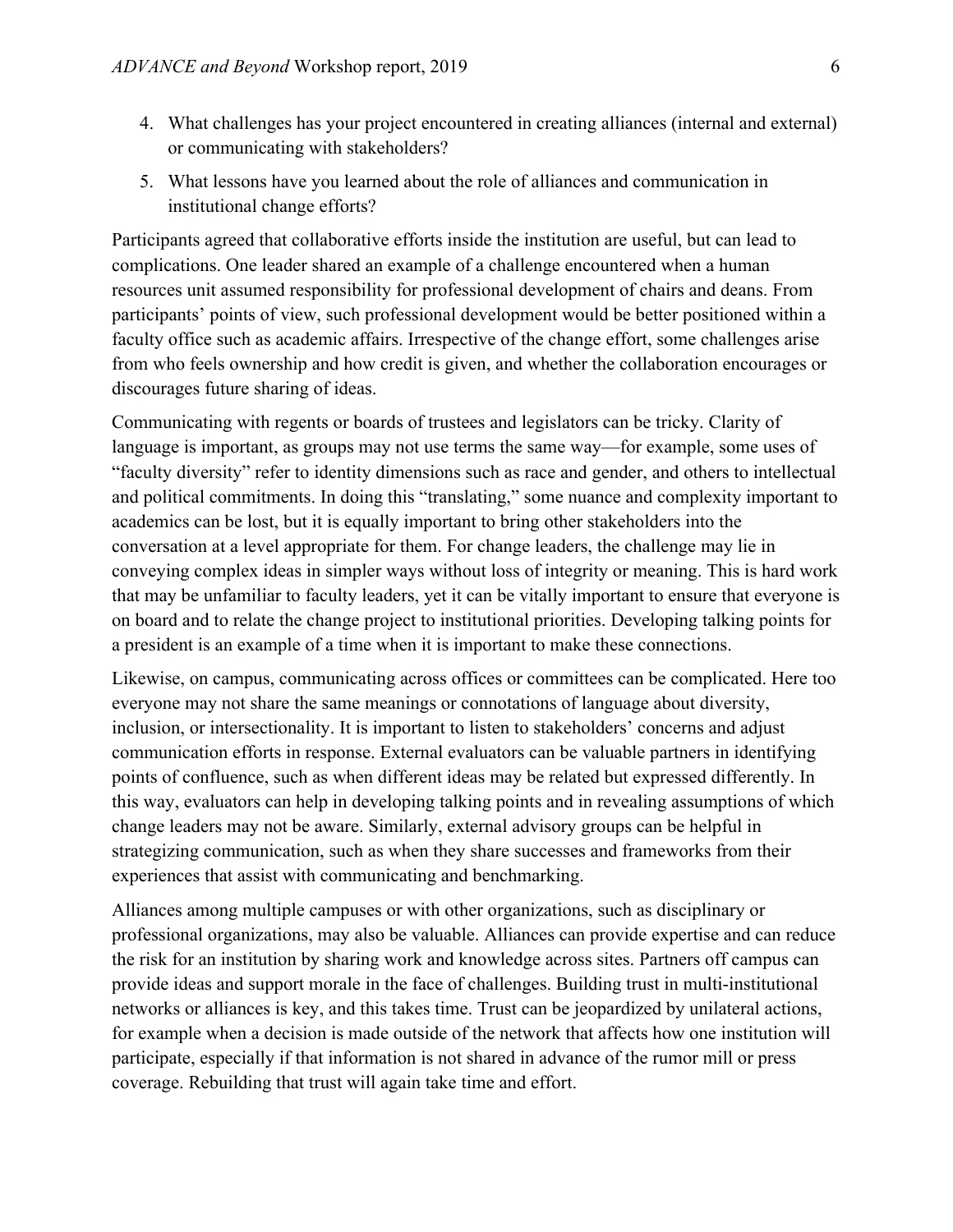One challenge in such alliances is the "chicken or egg" problem: the professional organization is waiting for its membership to provide leadership on an issue, but members are seeking leadership from the organization. Sometimes the organization needs to get out in front, perhaps naming the issue, initiating the conversation or making a recommendation. Societies and organizations must be cognizant that, in communicating priorities or vision, they are both inclusive and responsive to local nuances (e.g., not alienating one group because of the terminology used).

It is also important to be candid and generous in claiming success: successes may belong to the organization, the individual institution, or both. Likewise, within an institution, many groups or units may contribute to success. Feeling ownership is important in furthering working relationships and in offering leverage for future funding. Ownership of data can be another source of tension, such as when important data are available, but leaders are unwilling to share (e.g., the climate for minority faculty is poor) or can't come to consensus on how to share it.

Translating ideas between individual institutions and the alliance as a group can be challenging and may jeopardize change efforts if not handled carefully. It is important to develop a shared vision while still recognizing that approaches and strategies may need to differ among partners. What "glue" holds the alliance together? One useful practice is rotating representation from each partner when the group assembles: it helps to build awareness of the roles and interests of people on other campuses, can diversify the local community within the broader project space, and prevents the inter-institutional network from becoming a clique of connected individuals. Attention to leadership development and succession planning is also important, particularly since alliances are often initiated by a charismatic leader. How will leaders step aside, create space for others and support institutionalization of the work?

This discussion illustrates how the change processes discussed during the meeting often informed each other. In discussing communication and alliance-building, developing and communicating shared vision, participants engaged with the topics of leadership succession. This in itself is a separate process – as we have identified it – but is informed by and also informs other processes. This suggests ways in which the scaffolding processes function as connective tissue to link and support the change initiatives.

## *Leadership*

Leadership in a change project is important in several respects. Our discussion of leadership in change project was guided by these questions:

- 1. As you think about the faculty-based change work in which you have been involved, how would you describe the approach to leadership in your project?
- 2. What are key characteristics of those on your leadership team, and what formal and informal roles do they play? What role did diversity play (or not) in the development or selection of team members?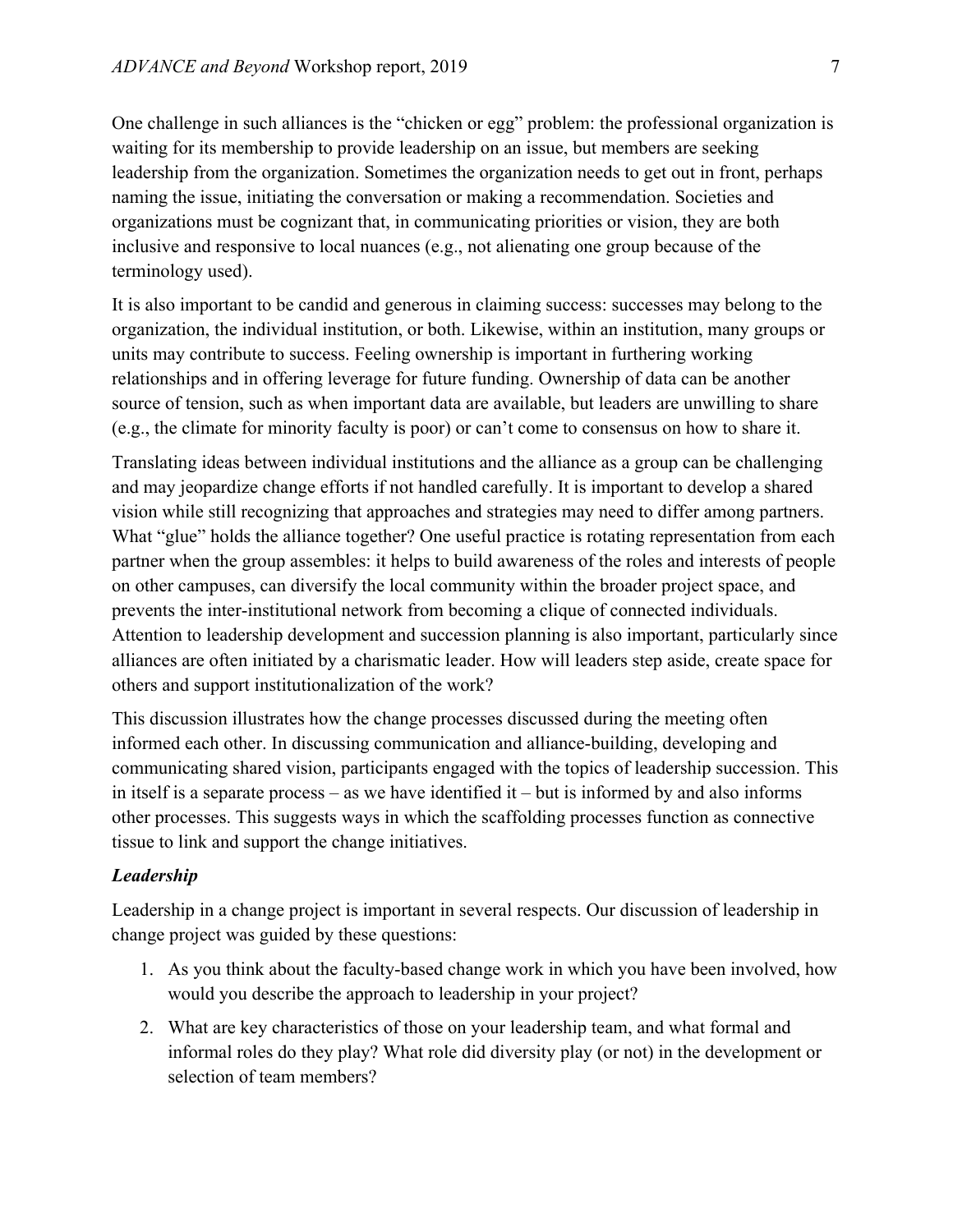- 3. How have you built and sustained your project leadership team?
- 4. Have different kinds of leadership been needed at different points within the life of the project? When and why?
- 5. How has your project leadership engaged with formal institutional leadership and/or faculty governance structures?
- 6. If senior-level institutional leadership shifted during the course of your change project, what was the impact of such a shift? How did your project handle this shift and its consequences?
- 7. What lessons have you learned about the leadership needed for this kind of project?

The discussion around leadership issues in organizational change processes centered on two major themes: building an effective leadership team and handling challenges in developing effective leadership that advances change goals. Workshop participants offered the perspectives and advice presented below.

An effective team must include the capacities needed for the work to be done. Strong leadership teams will include multiple "layers" of leadership that may include skills, expertise, and important perspectives such as:

- Experience in senior-level institutional administrative positions
- Understanding of how to lead a project
- Experience in formal and informal leadership roles on campus across a range of institutional settings
- Knowledge of HR issues
- Expertise and involvement in campus in equity and diversity issues
- Expertise in research on equity, gender, and organizational change issues
- Experience as task leaders and as socio-emotional leaders
- Experience with managing conflict and understanding how conflict works in institutions and change processes.
- Commitment to supporting the change goals
- The perspective that conflict is normal and potentially productive.

These are not qualities that every team member must have, but rather potential assets that may be useful in the work and that different team members may bring to the work. Indeed, diversity of the perspectives within the group as a whole is also important, and this too must also be carefully considered. For example, some people are called upon often to serve on teams, so it is important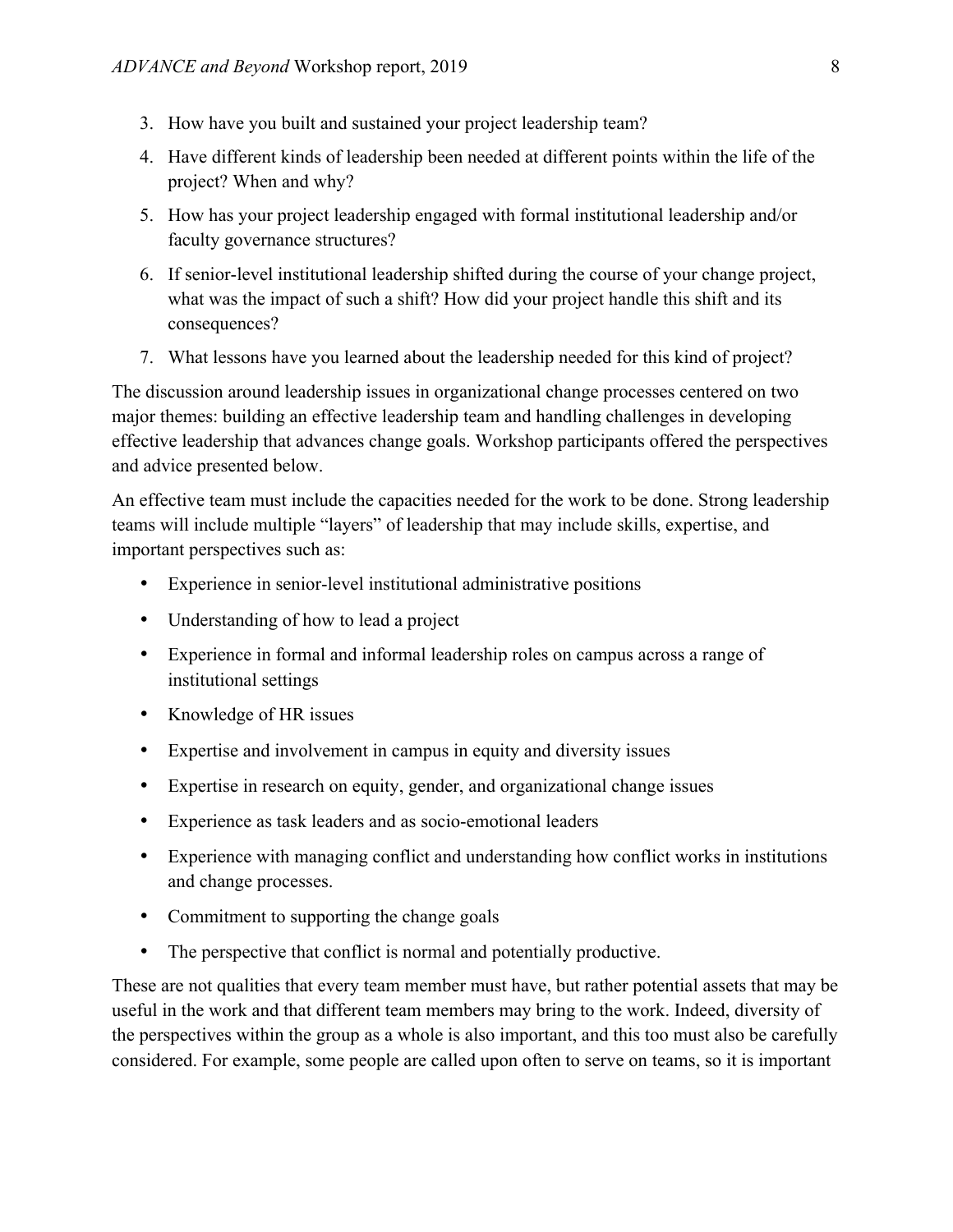to consider who gets over-tapped and to make sure that individuals are not tokenized, but are invited to serve because they will assist the team in meeting its goals.

Participants noted that in building project teams, institutions sometimes take a "stumbling attempt at inclusivity"—that is, they take a stance that "everyone" needs to be represented. This can result in having "structure rather than expertise"—ironically, making it harder to get the work done. For example, too much emphasis on departmental structure or representation can be a challenge, because people may be situated so fully in their departments that they have difficulty taking an institutional perspective. Good team members must be trusted to look beyond their own departments toward the issues relevant to the whole campus. In sum, the group noted, it is strategic to aim for a team of people who can collaborate well. Done well, it results in a "sweet team" of people who have both strong commitment and the relevant knowledge or expertise.

To build effective team processes and team members' ability to work together, participants offered the following advice:

- Make sure the team leader has the time to put into the leadership role.
- Plan for the time and work needed to build the team.
- Engage the group in training around implicit bias.
- Encourage all team members to become adept and accustomed to engaging in difficult conversations and handling conflict.
- Train team members to be good facilitators and good listeners.

The discussion also clarified some challenges for teams in working with institutional leaders. One challenge is managing the balance between symbolic and working leadership roles. Funding agencies may expect or require the direct involvement of senior-level institutional leaders in leading the project. But sometimes these leaders are not fully committed, or they are committed but not have the time to invest at a substantial level. Sometimes it may be best to create an arrangement in which the provost provides overall support, but another leader takes on the active responsibility and substantive involvement.

Leadership teams for change projects need to recognize that senior leaders can change, so they need to have a plan for this circumstance. For example, one ADVANCE project team, faced with the departure of supportive senior-level institutional leaders, focused on embedding faculty members who were deeply committed to ADVANCE goals into their faculty governing body. From such a position, they could encourage the development and approval of institutional policies relevant to ADVANCE goals.

Workshop participants noted that effective change project leaders need to be comfortable with the "invisibility" of some of their work. For example, some of the institutional structures or policies they work to create may become part of the institutional fabric and lose explicit connection with their ADVANCE project. Such developments may signal effective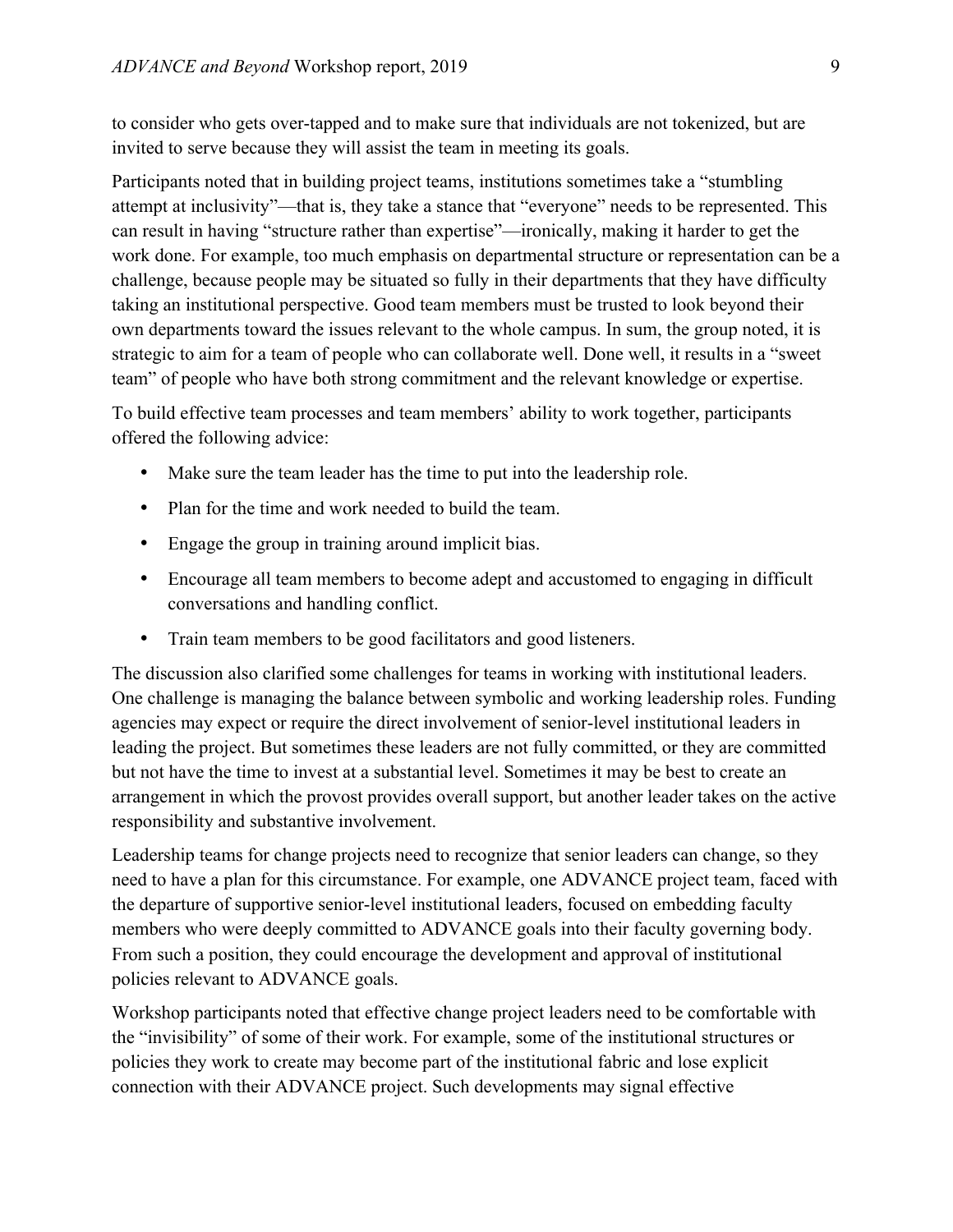institutionalization of the ADVANCE work. At other times, institutional leaders themselves may prioritize other issues and the work loses prominence. Either way, there are costs to experiencing such invisibility, such as when significant achievements are not attributed to those who worked to accomplish them. This seems to happen more frequently to women and to men of color, and such invisibility and lack of attribution for achievements may contribute to these leaders' choice to leave the institution or step down from leadership roles. Indeed, some workshop participants were aware of situations where women who had developed significant leadership skills through their ADVANCE work ultimately chose to leave the institution due to a hostile climate. While their abilities and skills continued to benefit their new institution, workshop participants recognized the irony that these leaders had to depart to find more conducive climates.

#### **Conclusion**

The workshop accomplished the goals we had set. We (and the participants) learned a great deal more about the processes around which we organized the workshop discussions, as illustrated by the themes highlighted in this report. For each of the seven processes, participants resonated with the relevance and importance of each process, and they engaged in fruitful and rich discussions that expounded upon our original ideas, provided examples, and offered insight and nuance.

Moreover, we learned that our workshop participants agreed that these processes were important in ADVANCE-focused change projects as well as in other STEM education-focused change projects. That is, participants' comments and shared experiences highlighted common themes and issues across contexts that were focused on a diverse variety of STEM-related change goals. As one person wrote,

I would say that a large fraction of what was discussed was of value on a variety of things that I do. While there are some things that I suspect are distinctive for ADVANCE projects, most of what I heard appears to cross different kinds of change projects. So I agree with the premise that there are things learned from ADVANCE that are applicable to other projects, and things learned from other work that likely can assist ADVANCE projects.

Participants' enthusiasm for the opportunity to discuss these change processes also illustrated the importance and utility of providing space for such considerations. The workshop reinforced our sense that a major study on key change processes will be useful to a broad array of change agents who are striving to identify effective approaches to STEM-related change in a range of institutional types.

#### **Acknowledgments**

We are grateful to all the meeting participants for making time to participate and for sharing their experiences and perspectives. We thank Devan Daly for her impeccable planning and logistical support. This work was supported by the U.S. National Science Foundation under award #HRD-1830185. All conclusions are those of the authors and not those of the NSF.